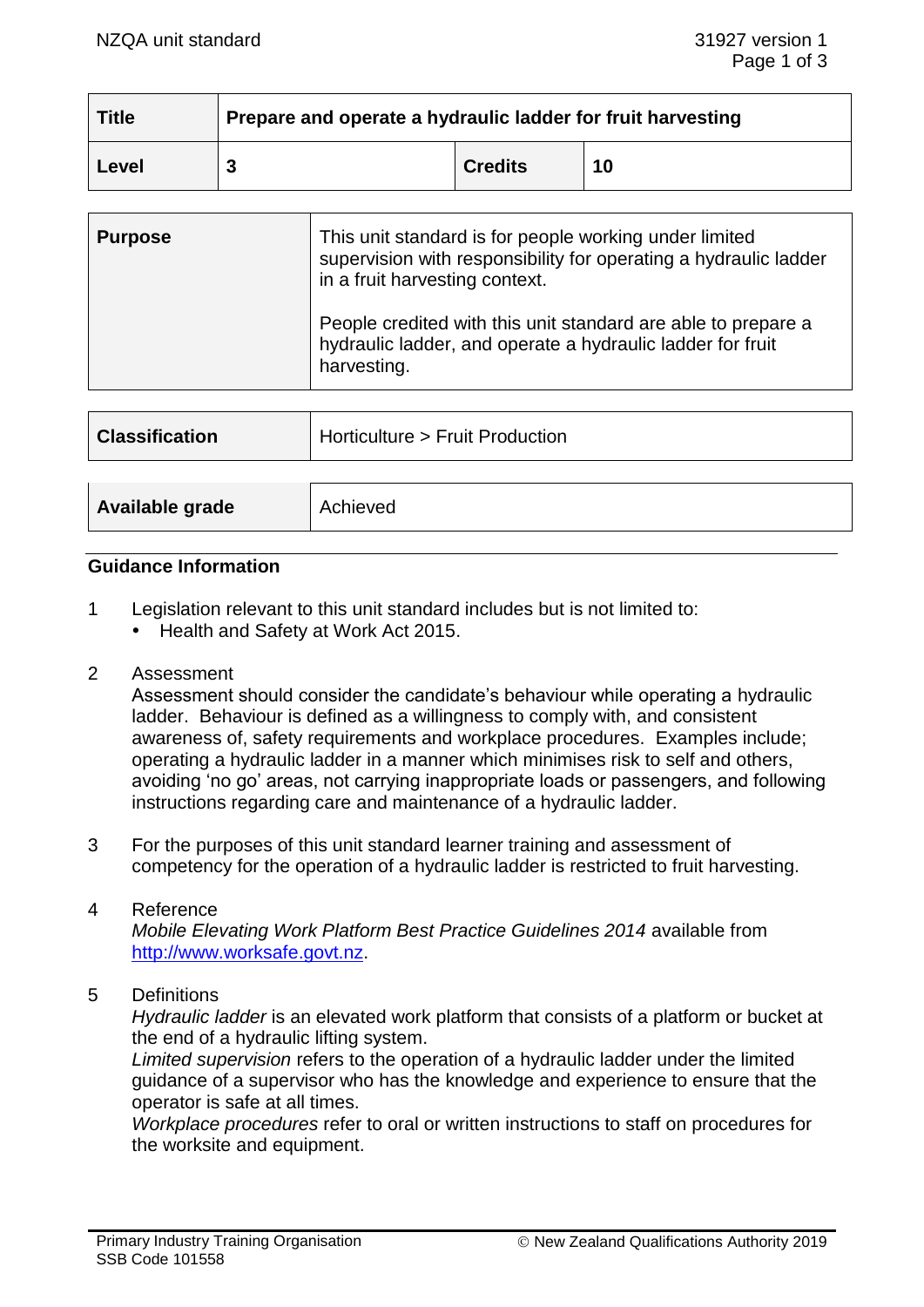# **Outcomes and performance criteria**

# **Outcome 1**

Prepare a hydraulic ladder for fruit harvesting.

# **Performance criteria**

1.1 Check and service a hydraulic ladder in preparation for fruit harvesting in accordance with workplace procedures and manufacturer's instructions.

Range to include inspection of all safety features.

1.2 Select location in worksite in accordance with required task, workplace procedures and manufacturer's instructions.

> Range may include but is not limited to  $-$  ground stability and gradient, safe access, overhead obstacles.

- 1.3 Stabilise a hydraulic ladder in accordance with ground stability and gradient.
- 1.4 Erect signage or take other precautions to secure the worksite in accordance with Mobile Elevating Work Platform Best Practice Guidelines and workplace procedures.

## **Outcome 2**

Operate a hydraulic ladder for fruit harvesting.

## **Performance criteria**

- 2.1 Identify hazards when operating a hydraulic ladder and describe the potential risks of harm to people.
	- Range evidence of least five hazards is required.
- 2.2 Identify control measures to eliminate or minimise health and safety risks.
- 2.3 Wear a harness in accordance with manufacturer's specifications.
- 2.4 Operate hydraulic ladder for fruit harvesting purposes in accordance with workplace procedures and manufacturer's specifications.
- 2.5 Report and/or record accidents or near misses.
- 2.6 Follow instructions and consistently demonstrate safe use that complies with safety requirements.